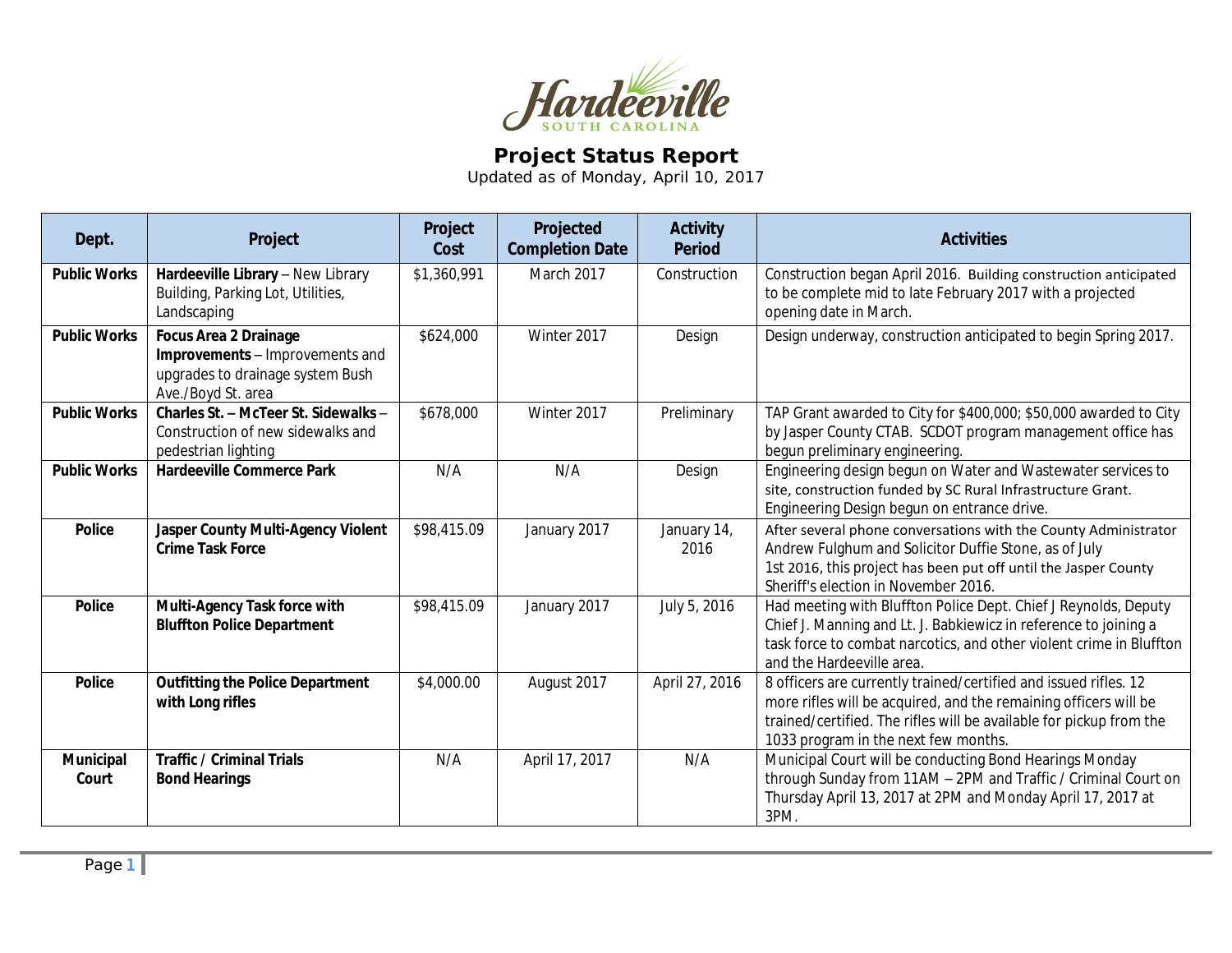

## **Project Status Report**

Updated as of Monday, April 10, 2017

| Dept.                                     | Project                                                                                                    | Project<br>Cost                 | Projected<br><b>Completion Date</b> | <b>Activity</b><br><b>Period</b>                                                  | <b>Activities</b>                                                                                                                                                                                                           |
|-------------------------------------------|------------------------------------------------------------------------------------------------------------|---------------------------------|-------------------------------------|-----------------------------------------------------------------------------------|-----------------------------------------------------------------------------------------------------------------------------------------------------------------------------------------------------------------------------|
| Planning and<br>Development               | Ardmore New River Apartments -<br>248 units located on Argent Blvd. at<br>New River Parkway                | N/A                             | Undetermined                        | In review by<br>state                                                             | Development permit will be issued as soon as approvals come<br>back from state. Site work may begin. Then application for<br>building permits to be reviewed and issued.                                                    |
| Planning and<br>Development               | <b>Hilton Head Lakes Clubhouse and</b><br>new residential phase on north side                              | N/A                             | Undetermined                        | Development<br>Permit Review                                                      | SRC was held on 2/24/16 - waiting on resubmission. Building<br>plans on clubhouse expected next week. 65 new residential lots<br>and 4,400+ square-foot golf clubhouse plus amenities.                                      |
| <b>Planning and</b><br><b>Development</b> | <b>Natural Gas Extension to Exit 5</b>                                                                     | Not known<br>at this time       | Undetermined                        | Coordinating<br>with SCE&G                                                        | Surveys to local business owners are completed. Staff meeting<br>with SCE&G on process and next steps in early March.                                                                                                       |
| <b>Planning and</b><br>Development        | Boundary and Annexation Survey -<br>Preparation for 2020 Census                                            | N/A                             | 2017                                | Rec'd software<br>from US Census<br>Bureau - staff<br>beginning<br>implementation | Staff working on inputting all information into new software and<br>preparing all files for transmittal to Bureau, to ensure that all<br>annexations/citizens be included in new count.                                     |
| <b>Planning and</b><br>Development        | <b>Royal Live Oaks Academy</b>                                                                             | N/A                             | 2017                                | Development<br>Permit Review                                                      | Waiting on resubmission in order to finalize site plan.                                                                                                                                                                     |
| <b>Fire</b>                               | <b>AFG Grant</b>                                                                                           | \$4729.50<br><b>Grant Match</b> | Spring 2017                         | Awarded                                                                           | EMT training completed. Preparing for implementation.                                                                                                                                                                       |
| Fire                                      | <b>Strategic Plan</b>                                                                                      | \$0                             | <b>Fall 2017</b>                    | Project<br>Organization                                                           | SWOC analysis completed.                                                                                                                                                                                                    |
| Parks and<br>Recreation                   | <b>Millstone Landing Master Plan</b>                                                                       | \$40,000                        | <b>Fall 2017</b>                    | Reissuing RFP                                                                     | We did not receive enough quality RFPs to feel comfortable<br>awarding this project, therefore we will be reissuing the RFP by<br>the end of March 2017.                                                                    |
| Parks and<br>Recreation                   | Synthetic Turf Field - Changing of<br>current "football" field to a multi-<br>purpose synthetic turf field | \$600,000                       | August 1, 2017                      | Pre-<br>construction;<br>permitting                                               | We are currently awaiting permitting from the South Carolina<br>Department of Health and Environmental control (SC-DHEC). As<br>soon as all permitting is secured we will be beginning the<br>construction of this project. |